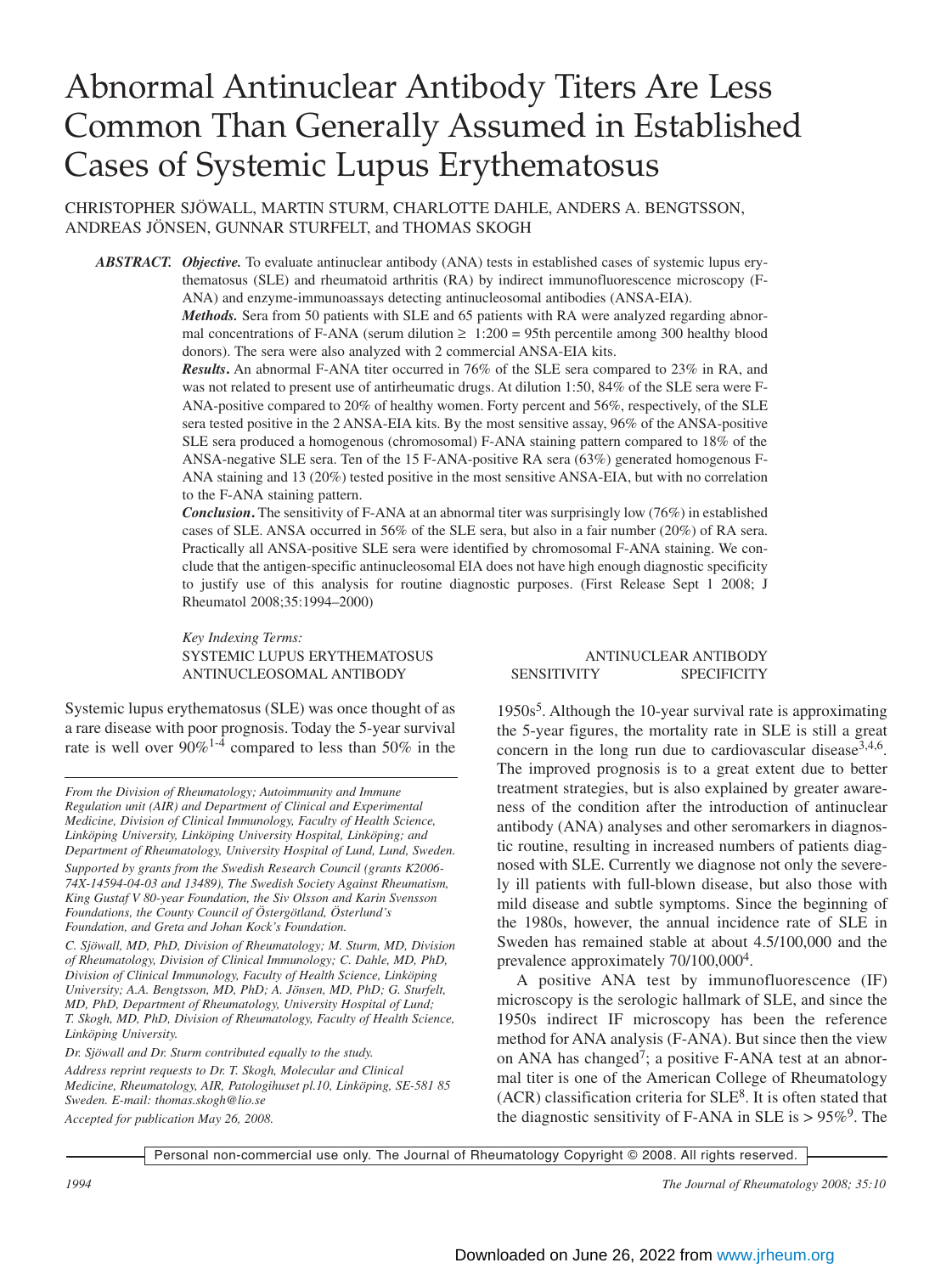concept of "ANA-negative SLE" was introduced  $1976^{10}$ , and has been said to be typical of patients with photosensitivity and antibodies to  $SSA/Ro<sup>11</sup>$ . With the use of modern microscopes and HEp-2 cells as a source of nuclear antigens, the existence of ANA-negative SLE has been questioned<sup>12</sup>. However, few evaluations have been done recently regarding the frequency of F-ANA at abnormal titers as stipulated by the ACR criteria. Although the diagnostic sensitivity of F-ANA is high in SLE, we know that this test is often positive in other inflammatory conditions as well. Indeed, F-ANA is also common among perfectly healthy individuals, who probably never develop any other signs of systemic disease<sup>13-16</sup>. Another typical feature of SLE is the occurrence of immune complexes in the circulation and in inflamed organs, and immune complexes are believed to account for many of the disease manifestations in SLE, e.g., nephritis<sup>17,18</sup>. Antibodies to doublestranded DNA (dsDNA) are of particular interest, and it has long been believed that immune complexes formed between IgG and dsDNA or DNA-histone complexes (nucleosomes) are of pathogenic importance in lupus nephritis $19,20$ .

In a series of elegant experiments in the 1950s, Kunkel and coworkers demonstrated that the "LE-cell" phenomenon (neutrophil phagocytosis of nuclear material in blood smears from SLE patients) was explained by autoantibodies to DNA-histone complexes, i.e., nucleosomes $2<sup>1</sup>$ . It is well known that antinucleosomal antibodies (ANSA) produce a homogenous (chromatin) staining pattern on IF-microscopy, similar to anti-dsDNA and antihistone antibodies<sup>22</sup>. Nucleosomes are the fundamental elements of chromatin, formed as "packages" of double-histone tetramers connected through a linker histone and wrapped up with a 146-base pair sequence of DNA. In unbroken chromatin, neighboring nucleosomes are connected by 15–100 base pairs of DNA, forming a long chain<sup>23-25</sup>. During apoptosis this chain is broken down into mono- and dinucleosomes, which may be released into the circulation within  $24$  hours<sup>26</sup>. Elevated concentrations of circulating nucleosomes have been found in  $SLE<sup>27</sup>$ . Recently, much attention has been drawn to the hypothesis that deficient handling of apoptotic material, including circulating nucleosomes, is an important etiological factor in  $SLE^{28-31}$  and is reflected by abnormal formation of ANA, including ANSA. It has been suggested that ANSA can serve as a valuable diagnostic marker of SLE or be used to measure lupus disease activity $32-34$ . Commercial enzyme immunoassay antinucleosomal antibody (ANSA-EIA) tests are available for this purpose. However, it has been pointed out that the development of new diagnostic antinuclear antibody assays requires careful consideration regarding their clinical utility<sup>35,36</sup>. We analyzed the sensitivity of a positive F-ANA test at abnormal level and of ANSA analyzed by EIA in cases of established SLE, compared to rheumatoid arthritis (RA) and healthy blood donors.

### **MATERIALS AND METHODS**

*Subjects.* Fifty patients (46 women, 4 men, mean age 42 yrs, range 23–57) diagnosed with SLE at the rheumatology unit, Lund University Hospital, were studied. Serum samples were drawn at routine clinical visits during 2001 to 2003, and kept frozen at –20°C until analyzed. Previously, at the time for diagnosis between 1963 and 2000, sera from all SLE patients had been subjected to LE-cell and/or F-ANA analysis, and were then all judged as positive by the techniques and equipment used at the time. It was not possible to assess retrospectively whether the cutoff limits for positive F-ANA at the different times throughout that period identified only abnormal levels of ANA. Disease activity at the serum sampling in the period 2001- 2003 was assessed by the SLE Disease Activity Index  $(SLEDAI)^{37}$ . Fortyseven of the patients fulfilled the 1982 ACR classification criteria for SLE<sup>8</sup>, and the remaining 3 had positive F-ANA and at least 2 typical organ manifestations at the time of diagnosis.

Sera from 65 patients with a clinical diagnosis of RA (49 women, mean age 61 yrs, range 23–80; 16 men, mean age 68 yrs, range 27–85) were drawn consecutively in conjunction with routine followup visits at the rheumatology outpatient clinic in Linköping in 2004, and kept frozen at –20°C until analyzed.

For the F-ANA analyses, sera from 300 healthy blood donors were used as reference material. Sera were collected and kept frozen (–20°C) at the Department of Clinical Immunology and Transfusion Medicine at Linköping University Hospital. Of these, 100 were collected and analyzed in 1997 (50 men, mean age 44 yrs, range 21–66; 50 women, mean age 41 yrs, range 19–67). In 2000, another 200 healthy donor sera drawn from 100 men (mean age 41 yrs, range 20–66) and 100 women (mean age 41 yrs, range 18–68) were analyzed for F-ANA.

A third collection of 100 healthy donor sera was used as reference material for the ANSA-EIA (50 men, mean age 37 yrs, range 18–60; 50 women, mean age 36 yrs, range 18–65). These sera were collected in 2003 and kept frozen at –20°C until analysis.

*Indirect IF microscopy.* Swedish laboratories performing routine ANA diagnostics follow national guidelines and are subjected to the national quality assurance program, Equalis (www.equalis.se/). Autoantibody diagnostics at these laboratories are accredited by the Swedish Board for Accreditation and Conformity Assessment (http://www.swedac.se/sdd/System.nsf/ (GUIview)/index\_english.html), which also scrutinizes the quality of diagnostic laboratories on a regular basis. There is a consensus that a cutoff limit at the 95th percentile should be used in order to identify only F-ANA at abnormal levels, whereas endpoint titration is not mandatory.

In our study, 2 separate analyses were performed using the 2 different serum materials from healthy donors, in order to set the cutoff limit for an abnormal F-ANA titer. In the first evaluation the 100 sera were serially diluted in phosphate-buffered saline (PBS, pH 7.4) in 4 steps: 1:40, 1:80, 1:100, and 1:160. In the second setting, 200 sera were diluted: 1:50, 1:100, 1:150, and 1:200. Female and male sera were analyzed separately in both settings.

Multispot slides with fixed HEp-2 cells (ImmunoConcepts, Sacramento, CA, USA) were incubated with diluted sera in a moist chamber for 30 min at room temperature. After 10 min washing in PBS, fluorescein-isothiocyanate (FITC) conjugated gamma-chain-specific rabbit antihuman-IgG (Dako, Glostrup, Denmark) was applied to the slides (at an optimal dilution decided by checkerboard titration) for 30 min. The slides were washed with PBS, mounted with PBS-buffered glycerine, and inspected under a Nikon fluorescence microscope with halogen lamp (HBO 50) epi-illumination and filters for FITC activation/emission. The results were judged as positive or negative, and positive results were categorized into homogenous, speckled, or other staining patterns. Since F-ANA-negative cases of SLE have been reported to test positive regarding antibodies to SSA/Ro, all SLE serum samples were also analyzed by double radial immunodiffusion in gel (ImmunoConcepts plates) to assess antibodies against SSA/Ro and SSB/La. The specificities of other autoantibodies precipitating extractable nuclear antigens (ENA) were not identified with ref-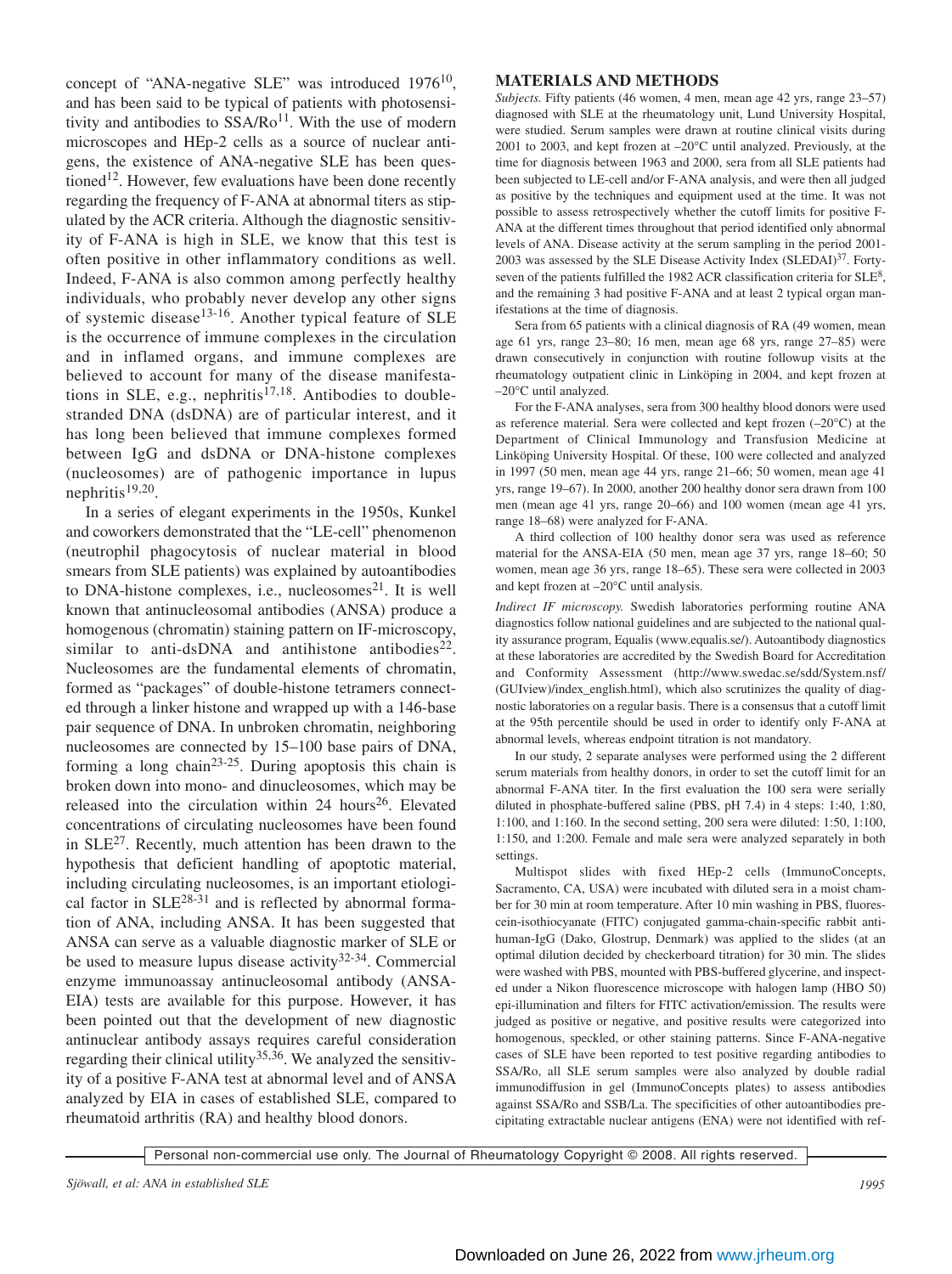erence sera, but simply recorded as a precipitation line of non-identity to the anti-SSA/SSB reference.

*Antinucleosome antibody EIA.* The 50 SLE sera were analyzed with 2 commercial ANSA-EIA kits: Anti-Nucleo (GA Generic Assays GmbH, Dahlewitz, Germany) with purified avian nucleosome antigen, and Quanta Lite Chromatin (Inova Diagnostics, San Diego, CA, USA) using histone-H1-stripped calf-thymocyte chromatin as antigen. The 65 RA sera were analyzed with Quanta Lite alone. 100 sera from healthy donors were used as controls. Reference sera, wash solutions, horseradish peroxidase (HRP) conjugates, and stop solutions were provided with the kits, and the procedures were done according to instructions by the manufacturers. In both tests the sera were diluted 1:100 with buffers included with the kits, and run in duplicates. The results were achieved by reading optical density (OD) in an automatic plate reader (Anthos Labtec HT3) at dual wavelengths 450/600 nm.

*Anti-cyclic citrullinated peptide antibody EIA.* Since the occurrence of ANA in RA has been suggested to predict more serious disease with risk of extraarticular manifestations<sup>38</sup>, and since the occurrence of antibodies to cyclic citrullinated peptides (CCP) is known to identify RA patients with a more severe disease course<sup>39</sup>, the RA material was subdivided into anti-CCP-positive/negative cases. The 65 RA sera were analyzed for anti-CCP antibodies using Immunoscan RA Mark 2 (Euro-Diagnostica, Arnhem, The Netherlands) according to the manufacturer's instructions. An antibody level  $\geq 25$  units was considered positive.

*Statistics.* Two-tailed Fisher's exact test was used to compare the distribution of autoantibody results in SLE patient subgroups. Correlation of results from the 2 ANSA-EIA was by Spearman's correlation test.

Informed consent was obtained from each patient and the regional ethics committee in Lund approved the study protocol.

#### **RESULTS**

*F-ANA.* Results of F-ANA analyses in the 2 groups of healthy donor materials are summarized in Figure 1. At a serum dilution of 1:40, 45% of the 100 healthy donors tested positive, with no difference between the sexes. At higher dilutions a steep slope was seen for the presence of ANA, and it was found that F-ANA was more prevalent in women compared to men. Defining the 95th percentile as cutoff for positive F-ANA, titers  $\geq 1:200$  are regarded as abnormal for women. The corresponding level for men was 1:80.

The F-ANA results in the SLE materials are shown in Table 1. In total, 76% of the patients were F-ANA-positive at an abnormal serum level (all 3 patients who did not fulfil the ACR SLE classification criteria were F-ANA-positive). The homogenous staining pattern prevailed and was seen in 62%. At a serum dilution of 1:50, 84% of the SLE patients were F-ANA-positive (Table 1) compared to 20% of healthy female blood donors (Figure 1). The occurrence of ANA was not associated with the use of disease modifying antirheumatic drugs and/or oral glucocorticoids (data not shown). Apart from one case, however, all F-ANA-negative SLE patients had low disease activity, with SLEDAI scores below 4 (Figure 2). The majority (88%) of SLE patients were diagnosed after 1980. Comparing the 24 patients diagnosed with SLE 1963-1990 with the 26 diagnosed 1991- 2000, the frequency of positive F-ANA was significantly higher ( $p < 0.05$ ) in the former group: 88.5% versus 62.5%.

*Table 1.* F-ANA results at different serum dilutions of the 50 SLE sera. Serum dilution 1:200 is the cutoff for an "abnormal level."

|                                | Serum Dilution   |                   |                   |
|--------------------------------|------------------|-------------------|-------------------|
| F-ANA Pattern                  | 1:50,<br>$n(\%)$ | 1:100.<br>$n(\%)$ | 1:200,<br>$n(\%)$ |
| Homogenous $\pm$ other pattern | 33 (66)          | 33 (66)           | 31(62)            |
| Speckled                       | 7(14)            | 5(10)             | 5(10)             |
| Other pattern                  | 2(4)             | 2(4)              | 2(4)              |
| Total F-ANA-positive           | 42 (84)          | 40 (80)           | 38 (76)           |
| F-ANA-negative                 | 8(16)            | 10(20)            | 12 (24)           |



*Figure 1.* F-ANA results in serial dilutions of 300 healthy donor sera (150 women, 150 men); 2 separate reference materials were run on 2 different occasions.

Personal non-commercial use only. The Journal of Rheumatology Copyright © 2008. All rights reserved.

*1996 The Journal of Rheumatology 2008; 35:10*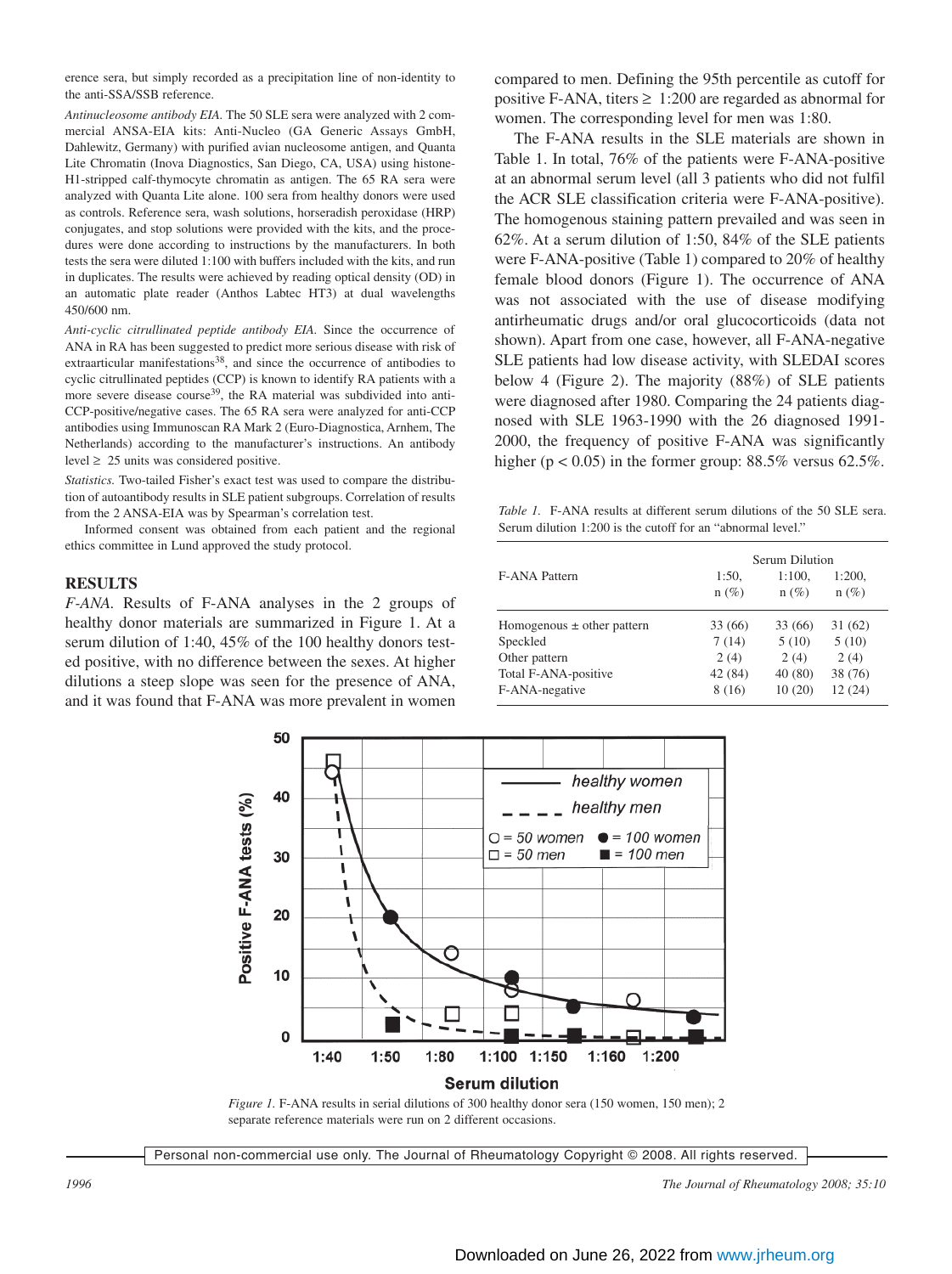

*Figure 2.* Abnormal levels of F-ANA in relation to SLEDAI scores and to the time period when SLE was diagnosed.

Twenty percent (10/50) of the SLE sera were anti-SSA antibody-positive on immunodiffusion, all but one being F-ANA-positive  $\geq$  1:200. In addition, 7 SLE sera had anti-ENA antibodies reacting with antigen(s) other than SSA(Ro)/SSB(La).

In the RA material, 23% (15/65) of the sera tested positive for F-ANA at an abnormal level. Here too, the homogenous staining pattern prevailed, with an overall frequency of 15%. 75% (49/65) of the RA sera were anti-CCP antibody-positive, and of these, 24% (12/49) were F-ANA-positive, compared to 19% (3/16) of the patients who were anti-CCP-negative (not significant).

*ANSA versus F-ANA*. Using the cutoff limits suggested by the manufacturers, ANSA was detected in 20/50 SLE sera (40%) by the Anti-Nucleo test and in 28 (56%) with Quanta Lite (Table 2). The corresponding results in 100 healthy donor sera were 6% and 2%, respectively. The results of these 2 tests correlated significantly testing the SLE serum material ( $r = 0.62$ ,  $p < 0.0001$ ).

Of the 28 ANSA-positive sera identified by Quanta Lite, 27 (96%) were found to have F-ANA of the homogenous staining pattern (Table 2). Four additional sera (4/31, 13%) produced homogenous F-ANA, but were negative in the Quanta Lite assay. Thus, 87% of the sera producing a homogenous F-ANA pattern were found to be positive with this assay. Of the 20 sera positive in the Anti-Nucleo tests, 19 (95%) produced a homogenous F-ANA, whereas the remaining 12/31 (39%) homogenous F-ANA-positive sera were negative in the Anti-Nucleo test (Table 2). The occurrence of ANSA in SLE did not correlate to disease activity as measured by SLEDAI (data not shown).

Considering the higher frequency of positive ANSA tests using the histone-H1-stripped calf-thymus chromatin kit from Quanta Lite compared to avian nucleosomes in the Anti-Nucleo kit (56% vs 40% in the SLE material), and yet a lower frequency of positive tests in the healthy donor material (2% vs 6%), and the higher correspondence of Quanta Lite results with homogenous F-ANA staining compared to Anti-Nucleo results (87% vs 61%), the former was chosen to analyze the 65 RA sera. Of these, 13 (20%) tested positive for ANSA, 10 of which produced a homogenous F-ANA staining pattern (77%). In contrast to the SLE material, there was no significant correlation between ANSA and a homogenous F-ANA pattern. Eleven of the 13 ANSA-positive RA samples (85%) were anti-CCP-positive.

## **DISCUSSION**

After more than 50 years, IF microscopy is still the reference method for ANA analysis in clinical routine. Referring to the 1982 ACR classification criteria for  $SLE^8$  and because no other available ANA test produces equivalent results $40$ , F-ANA must remain the method of choice. It is often said that at least  $95\%$  of SLE patients are F-ANA-positive<sup>9</sup>. The switch from rat tissue cryostat sections to the use of HEp-2 cells may have decreased the proportion of F-ANA-negative cases of SLE further, but by no means excludes the possibility that F-ANA-negative sera contain antibodies against  $SSA(Ro)^{40}$ . In our study, 20% of all SLE patients had observable anti-SSA(Ro) antibodies, but only one of 12 F-ANA-negative SLE sera (8%) were anti-SSA(Ro) positive. Thus, it can be concluded that F-ANA-negative SLE is not restricted to a subgroup of anti-Ro-positive SLE patients. ANA have a significant influence in the classification of SLE, since 2 of the 11 ACR criteria are related to ANA, i.e., F-ANA at an abnormal level in serum and any of the following ANA-associated variables: positive LE-cell test, anti-dsDNA antibodies, or anti-Sm antibodies<sup>8</sup>. The inevitable inclusion of ANA tests for the classification/diagnosis of SLE has also introduced a diagnostic bias. However, the requirement of an abnormal serum level of F-ANA has often, regrettably, been neglected. Although the performance of IF microscopy techniques has gradually improved, the cutoff levels for "positive ANA" have many times not been adjusted accordingly. At serum dilutions of 1:50 or more in this study, F-ANA was more common in healthy women compared to men, but at a serum dilution of 1:40 F-ANA was present in 45% of both sexes. This is sim-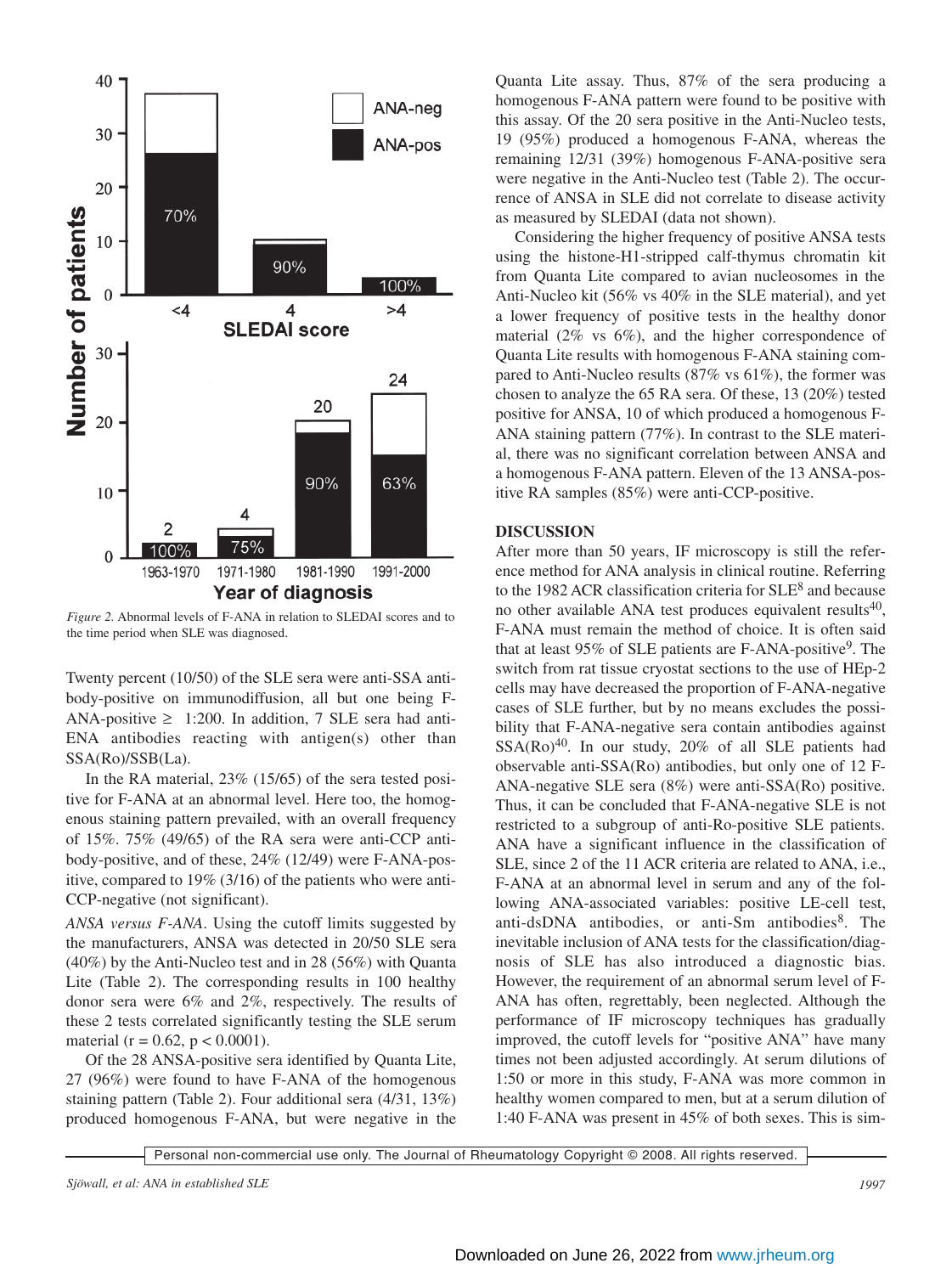| ANSA-EIA             | Homogenous F-ANA<br>$\geq 1:200\,(%)$ | Homogenous F-ANA<br>Negative $(< 1:200)$ $(\%)$ | Total |
|----------------------|---------------------------------------|-------------------------------------------------|-------|
| Quanta Lite-positive | 27(87)                                | 1(5)                                            | 28    |
| Quanta Lite-negative | 4(13)                                 | 18 (95)                                         | 22    |
| Total                | 31                                    | 19                                              | 50    |
| Anti-Nucleo-positive | 19(61)                                | 1(5)                                            | 20    |
| Anti-Nucleo-negative | 12(39)                                | 18 (95)                                         | 30    |
| Total                | 31                                    | 19                                              | 50    |

*Table 2.* Antinucleosomal antibody results (ANSA-EIA) from 2 different diagnostic kits compared to homogenous F-ANA in the 50 SLE sera.

ilar to what Tan, et al have reported<sup>41</sup>, but in contrast to their conclusions we maintain that this emphasizes the necessity to apply adequately high serum dilutions for F-ANA screening in clinical routine diagnostics in order to identify F-ANA positivity only at abnormal levels. Since diagnostic equipment and procedures vary between laboratories, F-ANA titers cannot be compared directly between different laboratories, which was also evident in the study by Tan, *et*  $a^{14}$ . Thus, it is imperative that all laboratories providing the service of ANA diagnostics calibrate their cutoff levels based upon defined reference materials.

The frequency of positive F-ANA in SLE does not depend solely upon the cutoff level, but of course also depends on how the patient material is selected. For instance, in a European prospective multicenter study on 289 patients diagnosed with SLE, of which 81% fulfilled the ACR classification criteria, F-ANA was found in 96% of the cases using HEp-2 or HEp-2000 cells (the latter overexpressing SSA/Ro60) as source of nuclear antigens, but the cutoff levels for positive tests were not specified<sup>42</sup> and thus it is not clear how many actually had abnormal levels of ANA. In a study from Finland, with 305 patients fulfilling the ACR criteria, 76% of the cases were F-ANA-positive at a level above the 95th percentile in samples of healthy reference material<sup>43</sup>. A similar frequency of abnormal F-ANA titers in SLE was reported by Nordmark, *et al*<sup>44</sup>. In a recent study of African American patients with SLE, > 93% tested positive for F-ANA at a serum dilution of 1:120, but since 20% of unrelated control persons also tested positive, this did not reflect an abnormal titer of F-ANA. However, at a dilution of 1:1000, where 3.3% of unrelated female controls tested positive (i.e., similar to the abnormal level as defined in our study), only 60% of the SLE patients were found to be F-ANA-positive<sup>45</sup>. Although the main finding in our study has also been reported by others, i.e., that an abnormal titer of F-ANA occurs in only three-quarters of SLE patients with established disease, this finding has not been highlighted before. It may be argued that inclusion of patients with very longstanding disease in this study could have instituted a selection bias, causing an overrepresentation of F-ANAnegative survivors with mild disease, whereas the more serious cases with positive F-ANA and high mortality escaped

detection. However, this did not seem to be the case, since a significantly lower proportion of ANA-positive sera was found among the most recently diagnosed cases: 63% in the group diagnosed in the period 1991-2000 (i.e., similar to the results of Kamen, *et al*<sup>45</sup>) compared to 89% of the patients diagnosed 1963-1990. This may indicate that modern diagnostic methods and increased awareness has resulted in identification of milder cases of SLE, perhaps more prone to lose F-ANA positivity with time. Indeed, the majority of SLE patients in our study had low disease activity, and only those with SLEDAI scores  $\leq$  4 were F-ANA-negative. However, with the exception of anti-dsDNA antibodies, quantification of ANA is not useful to assess disease activity in SLE. Longitudinal studies are warranted to evaluate whether the occurrence or absence of F-ANA in SLE is related to disease activity and/or disease severity. Nevertheless, a clear conclusion from our study is that abnormal titers of F-ANA are considerably less prevalent in manifest SLE than usually stated. Even at a cutoff titer at the 80th percentile (i.e., 20% positive in a healthy female blood donor population) only 84% of the SLE patients were F-ANA-positive in this study. Only one of the remaining 16% ANA-negative sera at this serum dilution was found to be positive regarding anti-Ro/SSA antibodies.

Since the 1950s it has been known that ANA in SLE can be directed against DNA-histone complexes (nucleosomes) and that this is reflected by a positive LE cell test<sup>46</sup>. In recent years, specific antinucleosomal antibody tests have become widely used, and are suggested to be of diagnostic value in SLE<sup>32,33</sup>. We evaluated 2 commercial ANSA ELISA kits. We found that 96% of the ANSA-positive sera were identifiable as F-ANA-positive with a homogenous (chromatin) staining pattern. Since a considerable proportion of patients with RA also proved to be ANSA-positive, we conclude that this test does not add any important diagnostic information to traditional F-ANA analysis. Regarding RA, 23% of the 65 patients were F-ANA-positive at an abnormal serum level. In some studies, F-ANA has been found to be associated with a more severe outcome of RA with extraarticular manifestations, although this was not confirmed in a recent study using an appropriate cutoff limit for F-ANA47. Anti-CCP is another marker with well established predictive potentials in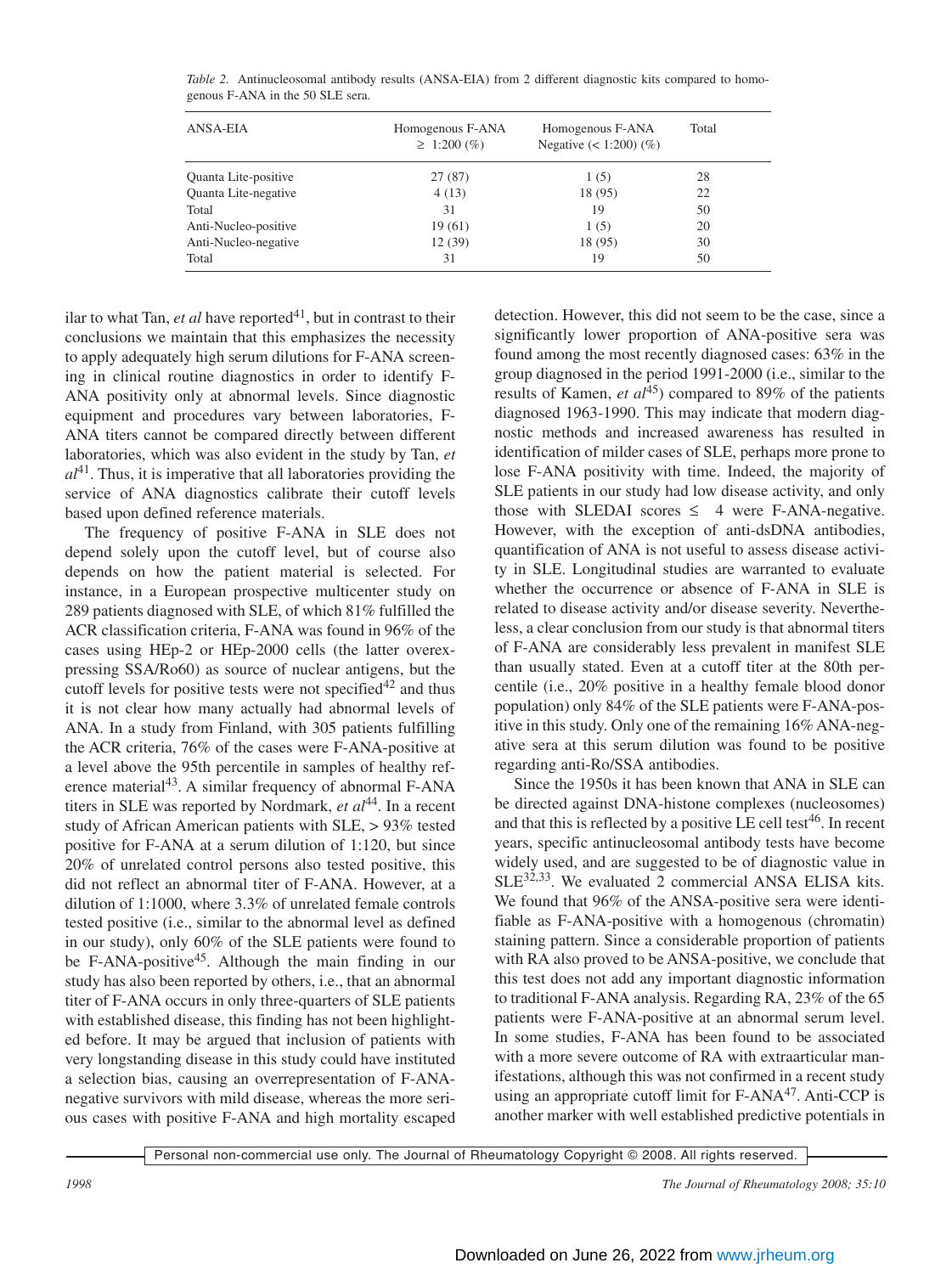early RA, and a significant association has been reported regarding occurrence of anti-CCP and extraarticular RA<sup>47</sup>. We found no significant association between anti-CCP antibodies and F-ANA in RA.

To conclude, abnormal serum levels of F-ANA are far less prevalent than generally assumed in patients with an established diagnosis of SLE. Our results also suggest that conventional F-ANA is a satisfactory and sensitive means to detect antinucleosomal antibodies in SLE. Further, since the antigen-specific tests for antinucleosomal antibodies did not have high enough diagnostic specificity, and did not add information of significant importance regarding disease activity, we do not encourage their use in clinical routine diagnostic investigation.

#### **REFERENCES**

- 1. Jonsson H, Nived O, Sturfelt G. Outcome in systemic lupus erythematosus: a prospective study of patients from a defined population. Medicine 1989;68:141-50.
- 2. Pistiner M, Wallace DJ, Nessim S, Metzger AL, Klinenberg JR. Lupus erythematosus in the 1980s: a survey of 570 patients. Semin Arthritis Rheum 1991;21:55-64.
- 3. Drenkard C, Villa AR, Alarcón-Segovia D. Influence of the antiphospholipid syndrome in the survival of patients with systemic lupus erythematosus. J Rheumatol 1994;21:1067–72.
- 4. Ståhl-Hallengren C, Jönsen A, Nived O, Sturfelt G. Incidence studies of SLE in southern Sweden: increasing age, decreasing frequency of renal manifestations, and good prognosis. J Rheumatol 2000;27:685-91.
- 5. Merrel M, Shulman LE. Determination of prognosis in chronic disease, illustrated by systemic lupus erythematosus. J Chronic Dis 1955;1:12-32.
- 6. Bernatsky S, Boivin JF, Joseph L, et al. Mortality in systemic lupus erythematosus. Arthritis Rheum 2006;54:2550-7.
- 7. Friou GJ. Setting the scene: a historical and personal view of immunologic diseases, autoimmunity and ANA. Clin Exp Rheumatol 1994;12 Suppl 11:S23-25.
- 8. Tan EM, Cohen AS, Fries JF, et al. The 1982 revised criteria for the classification of systemic lupus erythematosus. Arthritis Rheum 1982;25:1271-7.
- 9. Maddison PJ. Is it SLE? Best Pract Res Clin Rheumatol 2002;16:167-80.
- 10. Koller SR, Johnston CL Jr, Moncure CW. Lupus erythematosus cell preparation-antinuclear factor incongruity. A review of diagnostic tests for systemic lupus erythematosus. Am J Clin Pathol 1976;66:495-505.
- 11. Maddison PJ, Provost TT, Reichlin M. Serological findings in patients with "ANA-negative" systemic lupus erythematosus. Medicine 1981;60:87-94.
- 12. Cross LS, Aslam A, Misbah SA. Antinuclear antibody-negative lupus as a distinct diagnostic entity — does it no longer exist? QJM 2004;97:303-8.
- 13. Vrethem M, Skogh T, Berlin G, Ernerudh J. Autoantibodies versus clinical symptoms in blood donors. J Rheumatol 1992;19:1919-21.
- 14. Uibo R, Talja I, Jõgi R, et al. Autoantibodies in Estonia and Sweden, populations with different responses to allergens. Int Arch Allerg Immunol 1998;117:126-30.
- 15. Nilsson BO, Skogh T, Ernerudh J, et al. Antinuclear antibodies in the oldest-old women and men. J Autoimmun 2006;27:281-8.
- 16. Dinser R, Braun A, Jendro MC, Engel A. Increased titres of anti-nuclear antibodies do not predict the development of associated disease in the absence of initial suggestive signs and

symptoms. Scand J Rheumatol 2007;36:448-51.

- 17. Oates JC, Gilkeson GS. Mediators of injury in lupus nephritis. Curr Opin Rheumatol 2002;14:498-503.
- 18. Unanue ER, Dixon FJ. Experimental glomerulonephritis: immunological events and pathogenetic mechanisms. Adv Immunol 1967;6:1-90.
- 19. van Bruggen MC, Kramers C, Hylkema MN, Smeenk RJ, Berden JH. Pathophysiology of lupus nephritis: the role of nucleosomes. Neth J Med 1994;45:273-9.
- 20. Isenberg DA, Manson JJ, Ehrenstein MR, Rahman A. Fifty years of anti-ds-DNA antibodies: are we approaching journey's end? Rheumatology Oxford 2007;46:1052-6.
- 21. Holman HR, Kunkel HG. Affinity between the lupus erythematosus serum factor and cell nuclei and nucleoprotein. Science 1957;126:162-3.
- 22. von Mühlen CA, Tan EM. Autoantibodies in the diagnosis of systemic rheumatic diseases. Semin Arthritis Rheum 1995;24:323-58.
- 23. Kornberg RD. Chromatin structure: a repeating unit of histones and DNA. Science 1974;184:868-71.
- 24. Luger K, Mader AW, Richmond RK, Sargent DF, Richmond TJ. Crystal structure of the nucleosome core particle at 2.8 Å resolution. Nature 1997;389:251-60.
- 25. Arents G, Burlingame RW, Wang BC, Love WE, Moudrianakis EN. The nucleosomal core histone octamer at 3.1 A resolution: a tripartite protein assembly and a left-handed superhelix. Proc Natl Acad Sci USA 1991;88:10148-52.
- 26. van Nieuwenhuijze AE, van Lopik T, Smeenk RJT, Aarden LA. Time between onset of apoptosis and release of nucleosomes from apoptotic cells: putative implications for systemic lupus erythematosus. Ann Rheum Dis 2003;62:10-4.
- 27. Williams RC Jr, Malone CC, Meyers C, Decker P, Muller S. Detection of nucleosome particles in serum and plasma from patients with systemic lupus erythematosus using monoclonal antibody 4H7. J Rheumatol 2001;28:81-94.
- 28. Amoura Z, Piette JC, Bach JF, Koutouzov S. The key role of nucleosomes in lupus. Arthritis Rheum 1999;42:833-43.
- 29. Berden JH, Grootscholten C, Jurgen WC, van der Vlag J. Lupus nephritis: a nucleosome waste disposal defect? J Nephrol 2002;15 Suppl 6:S1-10.
- 30. Stollar BD, Stephenson F. Apoptosis and nucleosomes. Lupus 2002;11:787-89.
- 31. Sturfelt G. The complement system in systemic lupus erythematosus. Scand J Rheumatol 2002;31:129-32.
- 32. Cervera R, Vinas O, Ramos-Casals M, et al. Anti-chromatin antibodies in systemic lupus erythematosus: a useful marker for lupus nephropathy. Ann Rheum Dis 2003;62:431-4.
- 33. Cairns AP, McMillan SS, Crockard AD, et al. Antinucleosome antibodies in the diagnosis of systemic lupus erythematosus. Ann Rheum Dis 2003;62:272-3.
- 34. Benucci M, Gobbi FL, Del Rosso A, Cesaretti S, Niccoli L, Cantini F. Disease activity and antinucleosome antibodies in systemic lupus erythematosus. Scand J Rheumatol 2003;32:42-5.
- 35. Fritzler MJ, Wiik A, Fritzler ML, Barr SG. The use and abuse of commercial kits used to detect autoantibodies. Arthritis Res Ther 2003;5:192-201.
- 36. Rekvig OP, Nossent JC. Anti-double-stranded DNA antibodies, nucleosomes, and systemic lupus erythematosus: a time for new paradigms? Arthritis Rheum 2003;48:300-12.
- 37. Gladman D, Ibañez D, Urowitz M. Systemic Lupus Erythematosus Disease Activity Index 2000. J Rheumatol 2002;29:288-91.
- 38. Turesson C, Schaid DJ, Weyand CM, et al. Association of HLA-C3 and smoking with vasculitis in patients with rheumatoid arthritis. Arthritis Rheum 2006;54:2776-83.